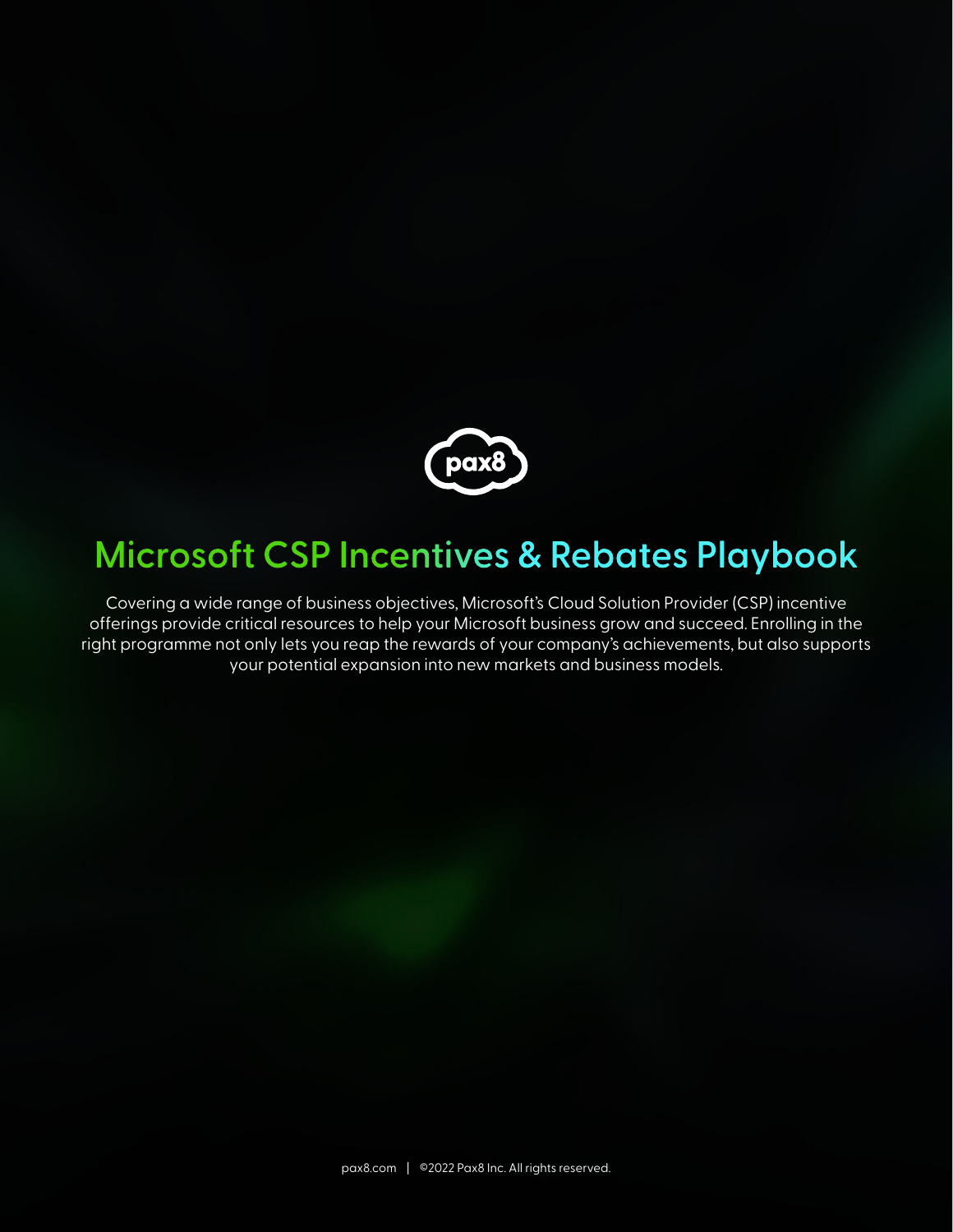# **What is the CSP Indirect Reseller Incentives Programme?**

The CSP Indirect Reseller Incentives Programme is designed to drive adoption of Microsoft's Cloud Solutions. In FY22, the indirect reseller incentives provide enhanced focus on strategic products like Microsoft 365, Dynamics 365, and Azure.

### **FY22 Rebate Breakdown**

By subscribing to a Silver or Gold membership, you can receive a rebate on the Microsoft products you already sell. See the breakdown of the rebate percentages by product category below.

| 1 October 2021 - 30 September 2022                                                                                                                            | Rate                          | <b>Earning Split</b>                                         |  |  |  |
|---------------------------------------------------------------------------------------------------------------------------------------------------------------|-------------------------------|--------------------------------------------------------------|--|--|--|
| Core Incentive - Azure billed revenue                                                                                                                         | 4%                            |                                                              |  |  |  |
| Core Incentive - Modern Work & Security billed revenue                                                                                                        | 4%                            |                                                              |  |  |  |
| Core Incentive - Business Applications billed revenue                                                                                                         | 4.75%                         |                                                              |  |  |  |
| Customer Add Accelerator - Modern Workplace                                                                                                                   | 10%                           | 60% Rebate<br>40% Co-op                                      |  |  |  |
| Customer Add Accelerator - Business Applications                                                                                                              |                               | Starting 1 July, a<br>\$10,000 USD per<br>semester threshold |  |  |  |
| Global Strategic Product Accelerator - Tier 1 (Microsoft 365 E3,<br>Microsoft 365 E5, Microsoft 365 Business Premium and Dynamics<br><b>Business Central)</b> | 5%                            | to qualify for co-op<br>usage will apply.                    |  |  |  |
| Global Strategic Product Accelerator - Tier 2 (Power Apps and Sales Pro)                                                                                      | 10%                           |                                                              |  |  |  |
| Global PSTN Calling and Conferencing Accelerator                                                                                                              | 20%                           |                                                              |  |  |  |
| Azure Reservation (RIs) Consumption                                                                                                                           | 10%                           |                                                              |  |  |  |
| <b>Subscription Software</b>                                                                                                                                  | Core - 1.25%,<br>Strategic-6% | 100% Rebate                                                  |  |  |  |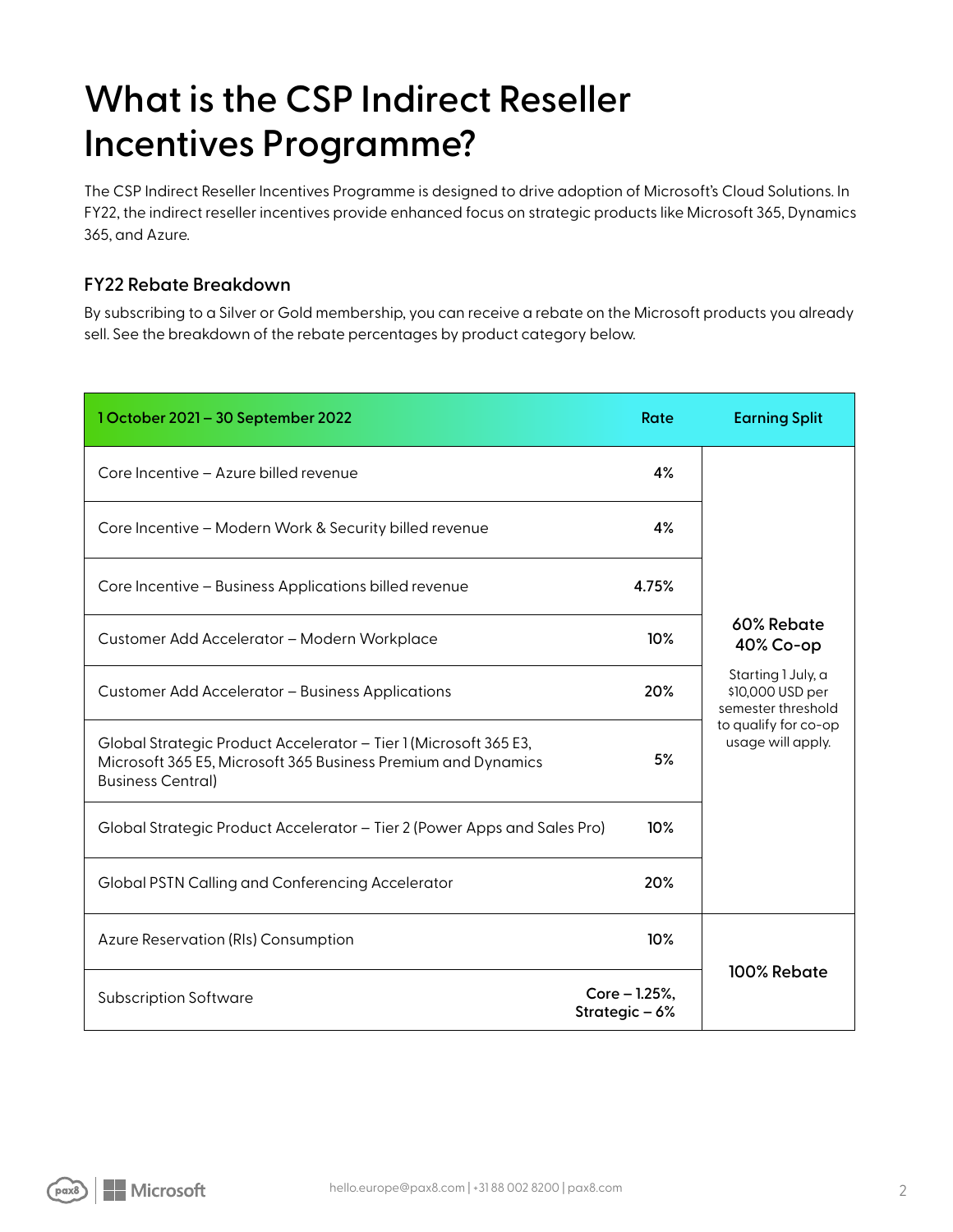# **How Do You Participate and Earn?**

**Step 1:** Have an active Microsoft Partner Network (MPN) membership.

**Step 2:** Select a competency area.

Below are the Microsoft competencies that Pax8 recommends based on what our partners most commonly participate in *(Small and Midmarket Cloud Solutions is the most common)*.

| O365/M365                                                                                                                                                                              | Azure                                                                                                                                                                                                                                                     | <b>Dynamics 365</b>                                                                                                                                            |
|----------------------------------------------------------------------------------------------------------------------------------------------------------------------------------------|-----------------------------------------------------------------------------------------------------------------------------------------------------------------------------------------------------------------------------------------------------------|----------------------------------------------------------------------------------------------------------------------------------------------------------------|
| <b>Small and Midmarket Cloud</b><br><b>Solutions</b><br><b>Empower small and midsize</b><br>business clients to work from<br>anywhere with best-in-class<br>productivity and security. | <b>Cloud Platform</b><br>Help customers modernise<br>their infrastructure and migrate<br>applications and data to the<br>cloud.                                                                                                                           | <b>Cloud Business Applications</b><br>Demonstrate your expertise as a<br>Dynamics 365 partner and leader<br>in delivering business-ready apps<br>and services. |
| <b>Cloud Productivity</b><br>Showcase your expertise in<br>delivering Office 365 - the leader<br>in commercial-grade productivity<br>solutions.                                        | <b>Windows and Devices</b><br>Help your clients unleash<br>the power of Windows, from<br>deployment to delivering state-of-<br>the-art devices.                                                                                                           |                                                                                                                                                                |
| <b>Enterprise Mobility Management</b><br>Help clients address important<br>compliance issues and emerging<br>security threats.                                                         | <b>Data Analytics</b><br>Deliver clients actionable business<br>insights they can use to transform<br>their businesses.<br>Data Platform<br>Enable clients to harness big data<br>and analytics on-premises, in the<br>cloud, and in hybrid environments. | <b>Enterprise Resource Planning</b><br>Help your clients make data-driven<br>decisions with global visibility,<br>scalability, and digital intelligence.       |

(pax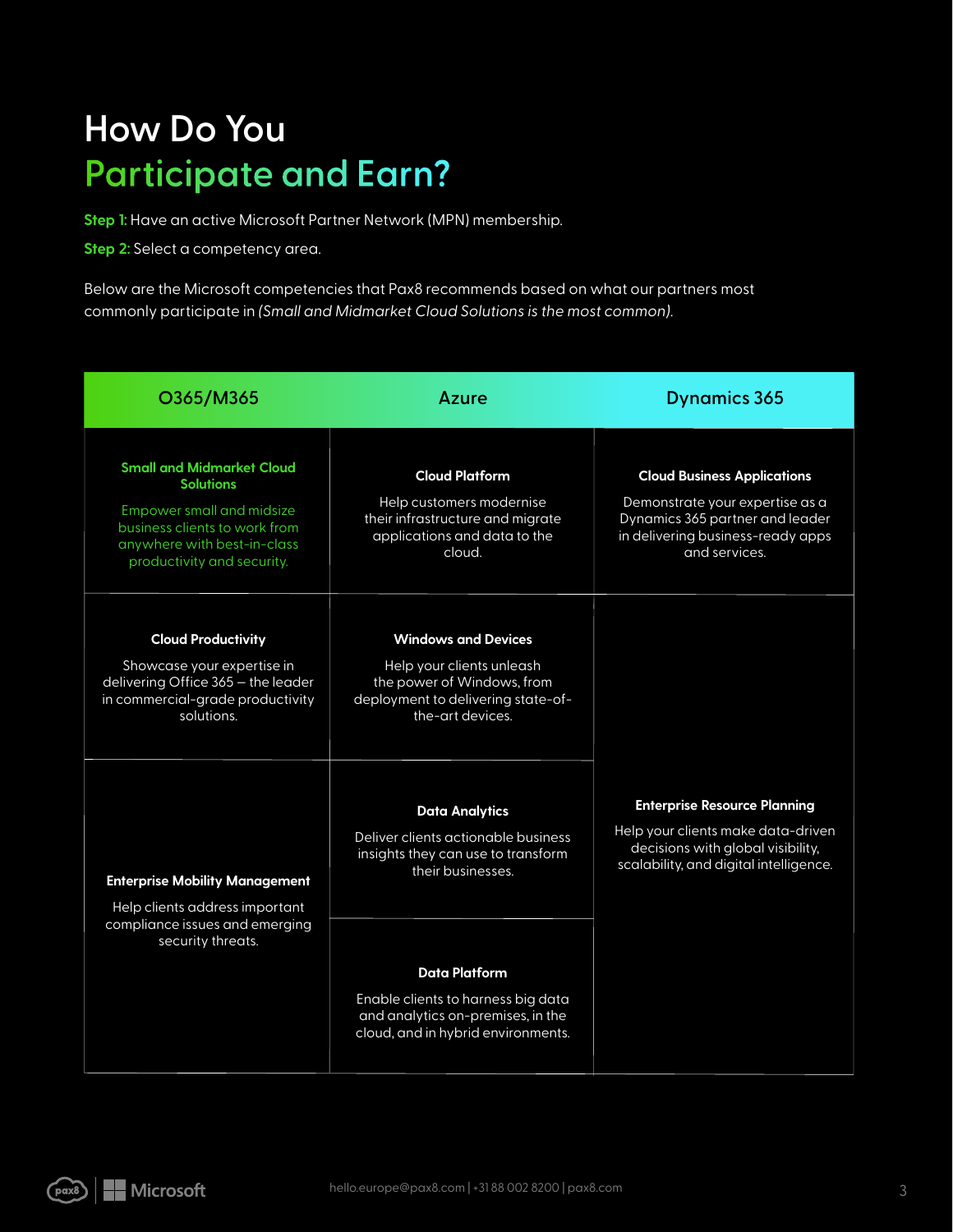**Step 3:** Meet the performance and skill validation requirements and pay the fee for your membership level.

#### **Silver Membership**

**Annual Fee = £1,300**

Example performance requirements for the Small to Midmarket Competency:

• Must add 4 new Office 365 customers in the last 12 months

Note: This includes M365 and O365 suites, but does NOT include Exchange Online Protection (EOP)

**Gold Membership**

**Annual Fee = £3,100**

Example performance and skill validation requirements for the Small to Midmarket Competency:

- Must add 25 new Office 365 customers in the last 12 months
- Your company must have 2 individuals pass the exam requirements

**Step 4:** Onboard in the CSP incentive tool.

### **What Do You Get by Participating?**



#### **Internal Use Rights (IURs)**

Licensed Microsoft software allows you to get firsthand knowledge of features and capabilities



#### **Go-to-Market Resources**

Self-service digital marketing resources



#### **Backend Rebates**

This incentive includes global, local, and co-op components



#### **Technical Support & Advisory Hours**

Technical support for one-on-one sessions

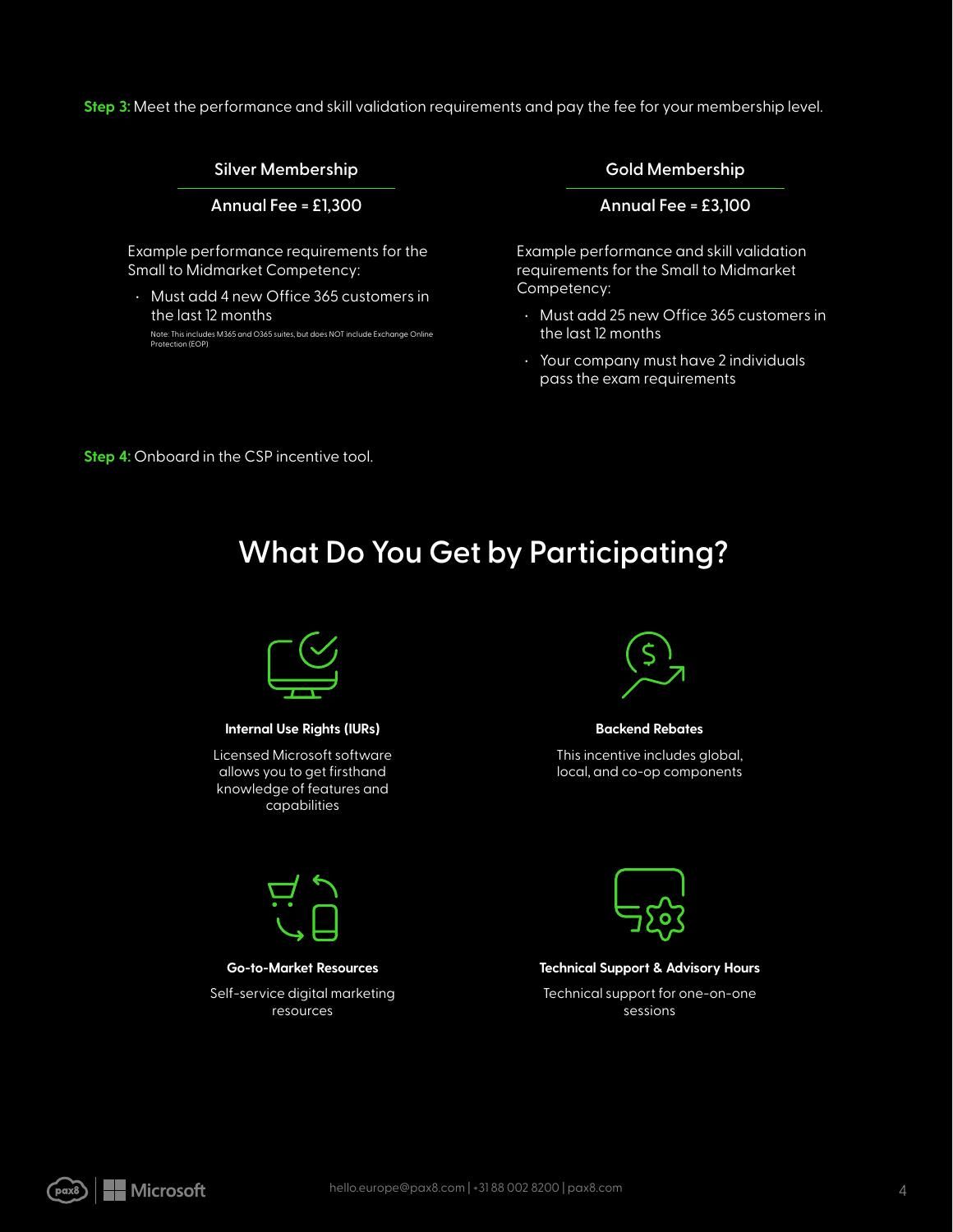# **How Do IURs Benefit You?**

Internal-use software licences allow you to get firsthand knowledge of features and capabilities for the latest Microsoft software.

The MPN continually updates the internal-use software benefits with new products and more recent versions of software already available to partners. You can use these new benefits as soon as they are added to the Microsoft Partner Network licencing list. Software benefits, delivered through digital download, can be used to run your business and to help you gain valuable hands-on experience with the latest technologies.

### **Microsoft Resource**

Learn more about IURs at this overview page and access the full IUR licence table.

**Overview Page IUR License Table**

| <b>Core Licences</b><br>(included with all competencies) | <b>Competency Licences (competency-specific)</b> |                                       |  |  |  |  |  |  |
|----------------------------------------------------------|--------------------------------------------------|---------------------------------------|--|--|--|--|--|--|
| Apps and Infrastructure                                  | <b>Application Development</b>                   | Data Centre                           |  |  |  |  |  |  |
|                                                          | Application Integration                          | Dev Ops                               |  |  |  |  |  |  |
| <b>Business Applications</b>                             | <b>Cloud Business Application</b>                | <b>Enterprise Mobility Management</b> |  |  |  |  |  |  |
|                                                          | Cloud Platform                                   | <b>Enterprise Resource Planning</b>   |  |  |  |  |  |  |
| Data and Al                                              | Cloud Customer Relationship Management           | Small and Midmarket Cloud Solutions   |  |  |  |  |  |  |
|                                                          | Cloud Productivity                               | Messaging                             |  |  |  |  |  |  |
| <b>Modern Workplace</b>                                  | Collaboration and Content                        | Project and Portfolio Management      |  |  |  |  |  |  |
|                                                          | Communications                                   | Security                              |  |  |  |  |  |  |
|                                                          | Data Analytics                                   | Windows and Devices                   |  |  |  |  |  |  |
|                                                          | Data Platform                                    |                                       |  |  |  |  |  |  |

bax8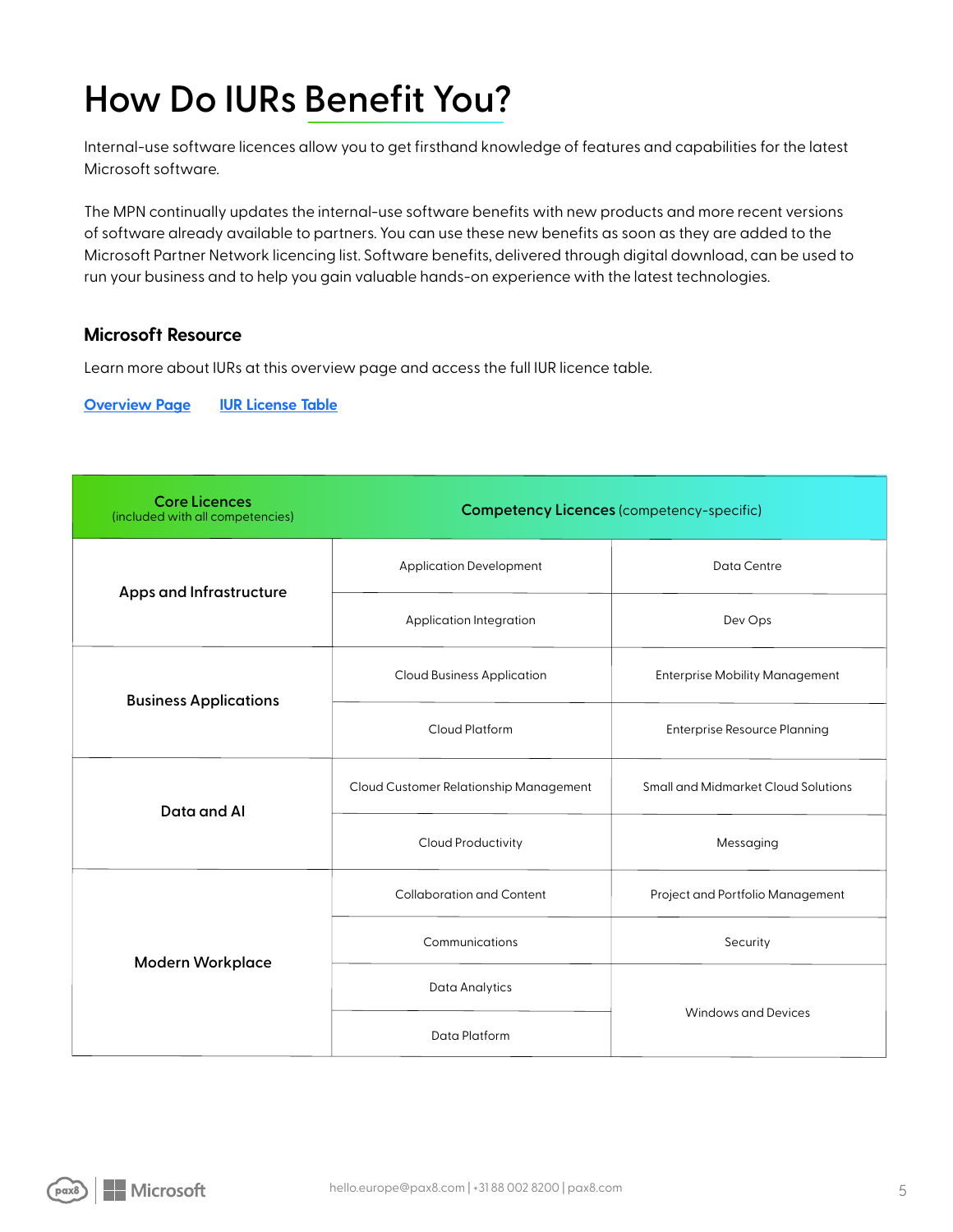# **What Has Changed?**

Beginning 1 October 2021, Microsoft has introduced a partner revenue threshold as criteria for eligibility. Partners must now have a trailing twelve month (TTM) revenue of \$25,000 USD in order to be eligible for the CSP Indirect Reseller Incentive Programme. Partners participating in the incentive programme that are not meeting the revenue threshold by 1 October 2021 will be offboarded. Once a partner has met the eligibility criteria, Microsoft will send an invitation to the programme and partners will have to enter valid and complete tax and bank details in Partner Center before they can begin earning incentives and rebates.

### **Microsoft Resource**

Read Microsoft's Cloud Solution Provider (CSP) Indirect Reseller Incentive Guide provides the mechanics, requirements, and executional logistics for all the programme and eligible co-op activities

**Read Now**

### **What Has Changed?**

**1. 60% direct monthly payout and 40% accrued in a co-op bucket:** Microsoft will calculate monthly incentive earnings using a split of 60% rebate/40% co-op (excludes Azure RIs and subscription software). Partners will continue receiving the rebate portion using the existing monthly pay-out cadence while Microsoft will accrue the 40% co-op portion of incentive earnings.

**2. Co-op deposit after 6-month earning period (if you meet the approximately \$10,000 USD threshold):** At

the close of each 6 month earning period, for partners exceeding the minimum co-op earning threshold of approximately \$10,000 USD, Microsoft will deposit the funds into the Partner Center claims tool for use in the upcoming fiscal semester. For example: co-op funds earned in H2 FY20 will be available for use in eligible co-op activities during H1 FY21.

Note: Partners that do not exceed the approximately \$10,000 USD co-op threshold will receive the withheld co-op funds as part of their rebate payment in the following payment cycle.

**3. Claim co-op funds by performing eligible co-op activities:** Co-op funds must be claimed during the usage period that follows the earnings period. Co-op funds not used during the usage period will be forfeited after the end of the period.

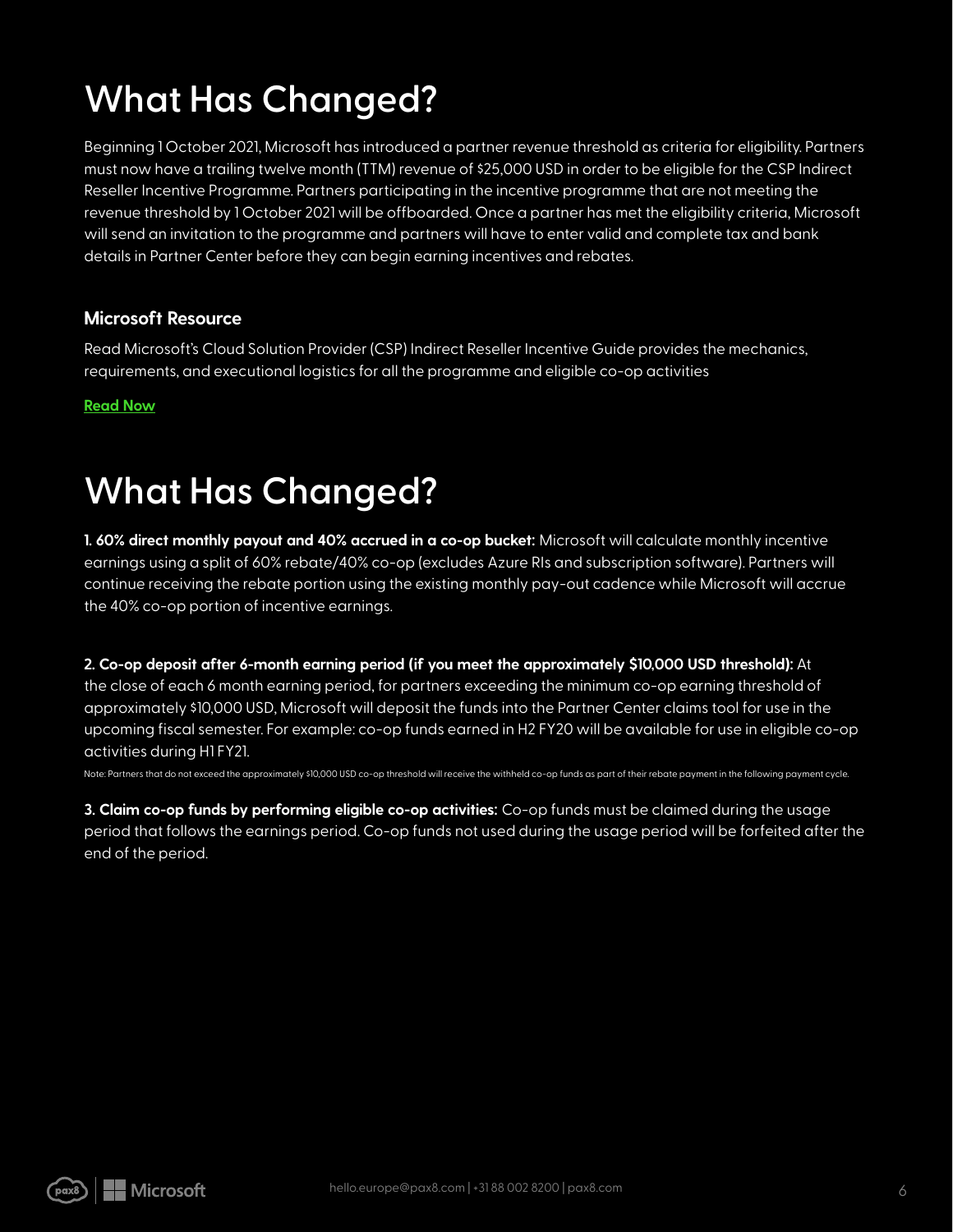# **How Does the 60% Direct Monthly Pay-out/ 40% Co-Op Payment Breakdown Work?**

A partner that has approximately \$25,000 USD/month on M365 and O365 billings would receive the following incentive rebates highlighted in green.

| 1 October 2021 - 30 September 2022                                                                                                                            | Rate                          | <b>Earning Split</b>                                         |
|---------------------------------------------------------------------------------------------------------------------------------------------------------------|-------------------------------|--------------------------------------------------------------|
| Core Incentive - Azure billed revenue                                                                                                                         | 4%                            |                                                              |
| Core Incentive - Modern Work & Security billed revenue                                                                                                        | 4%                            |                                                              |
| Core Incentive - Business Applications billed revenue                                                                                                         | 4.75%                         |                                                              |
| Customer Add Accelerator - Modern Workplace                                                                                                                   | 10%                           | 60% Rebate<br>40% Co-op                                      |
| Customer Add Accelerator – Business Applications                                                                                                              | 20%                           | Starting 1 July, a<br>\$10,000 USD per<br>semester threshold |
| Global Strategic Product Accelerator – Tier 1 (Microsoft 365 E3,<br>Microsoft 365 E5, Microsoft 365 Business Premium and Dynamics<br><b>Business Central)</b> | 5%                            | to qualify for co-op<br>usage will apply.                    |
| Global Strategic Product Accelerator – Tier 2 (Power Apps and Sales Pro)                                                                                      | 10%                           |                                                              |
| Global PSTN Calling and Conferencing Accelerator                                                                                                              | 20%                           |                                                              |
| Azure Reservation (RIs) Consumption                                                                                                                           | 10%                           |                                                              |
| <b>Subscription Software</b>                                                                                                                                  | Core - 1.25%,<br>Strategic-6% | 100% Rebate                                                  |

Payment breakdown for partner with \$25,000 USD/month in O365 and M365 billings starting 1 July 2020

Total monthly rebate: **19% (4% + 10% + 5%) 19% x \$25,000 = \$4,750**

60% of \$1,900 = **\$2,850 direct monthly payout** 40% of \$1,900 = **\$1,900 into co-op bucket** Co-op accrual by 1 January 2021 (\$1,900 x 6 months) = **\$11,400**

Note: \$11,400 exceeds the co-op threshold of \$10,000, so this partner's co-op funds will be deposited into their Partner Center claims tool for use in eligible co-op activities during the next fiscal semester.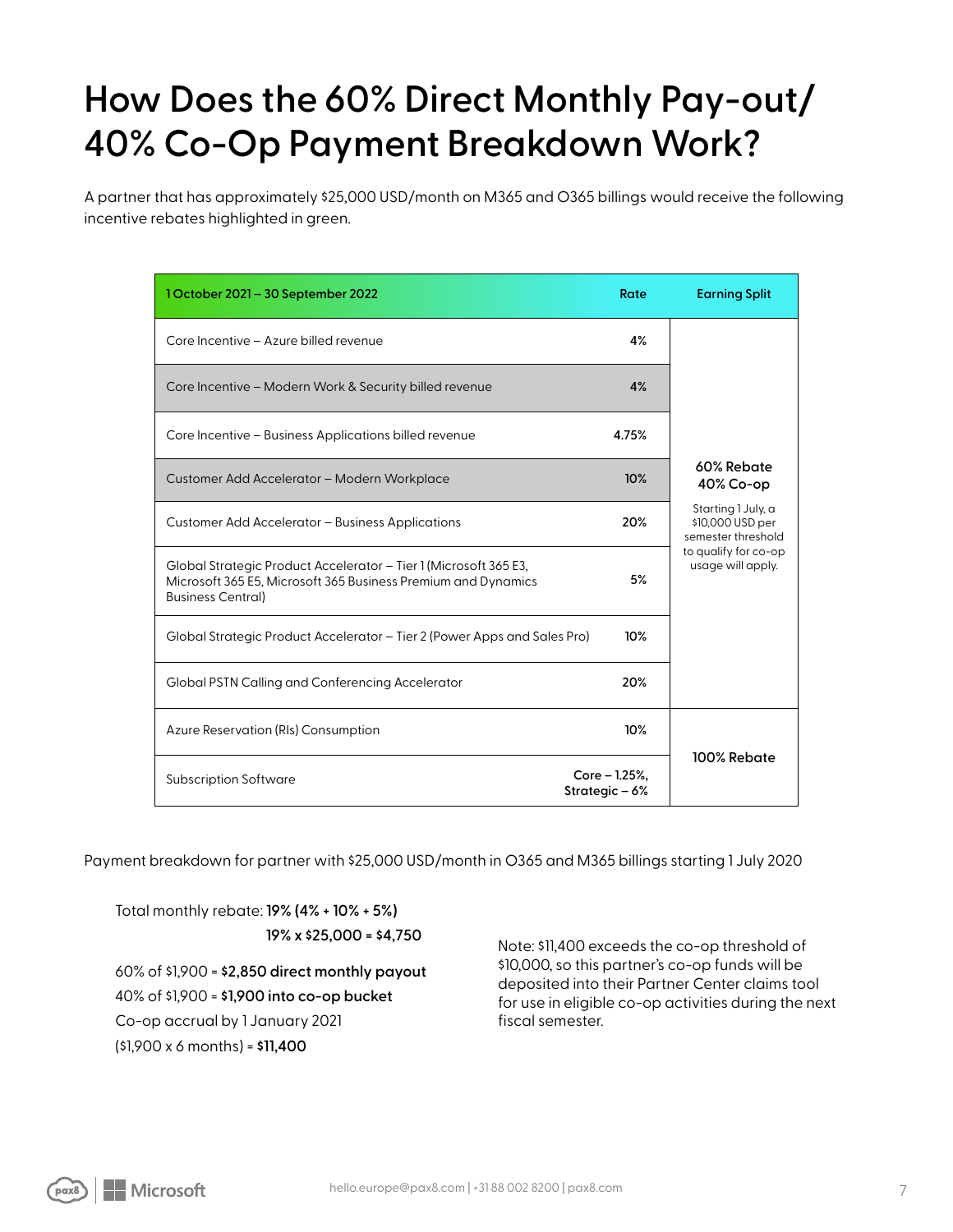# **What Are the Co-Op Earning and Usage Periods?**

**The earning period** is the 6 months during which partners earn rebates and co-op.

**The usage period** refers to the 6 months that immediately follow the earning period. Partners perform co-op activities and submit claims during the usage period. There is a 45-day grace period after the end of the usage period for partners to complete their claim submissions. If funds are not claimed by the conclusion of the grace period, they will be forfeited and retired with no possibility of reinstatement.

#### **Microsoft Resource**

The Co-op Guidebook on the Partner Incentives section of the MPN is the primary source to provide the mechanics, requirements, and executional logistics for all eligible co-op activities.

Incentive resources and detailed summary of payment details at this link.

Additional incentive programme support is available at ocina@microsoft.com.

#### **Earning and Usage Periods**

The incentive funds for resellers are earned and paid out as follows:

|                                        | <b>FY20H2</b>                                            | FY21H1           |                   |            |         | <b>FY21H2</b>     |            |            |                  |         | <b>FY22H1</b> |     |         |  |
|----------------------------------------|----------------------------------------------------------|------------------|-------------------|------------|---------|-------------------|------------|------------|------------------|---------|---------------|-----|---------|--|
|                                        | APR MAY<br><b>JUN</b><br>FEB<br><b>MAR</b><br><b>JAN</b> | JUL              | SEP<br>AUG        | <b>OCT</b> | NOV DEC | JAN               | <b>FEB</b> | <b>MAR</b> |                  | APR MAY | JUN           | JUL | AUG SEP |  |
| Earning                                | Earning 2 (FY20)                                         | Earning 1 (FY21) |                   |            |         |                   |            |            |                  |         |               |     |         |  |
| Usage                                  |                                                          | Earning 2 (FY20) |                   |            |         |                   |            |            | Earning 1 (FY21) |         |               |     |         |  |
| Claiming (+45 days after usage period) |                                                          |                  | Claiming 2 (FY20) |            |         | Claiming 1 (FY21) |            |            |                  |         |               |     |         |  |

#### **What is the Microsoft Commerce Incentives?**

Microsoft Commerce Incentives are designed to reward CSPs who make a direct impact in delivering valueadded services, drive customer adoption and consumption. Partners must enrol for the following incentive programmes in Partner Center before they can begin earning. To learn more about the specific breakdown of each incentive programme, review the FY22 Microsoft Commerce Incentive Overview located on the Microsoft Commerce Incentives Resources page.